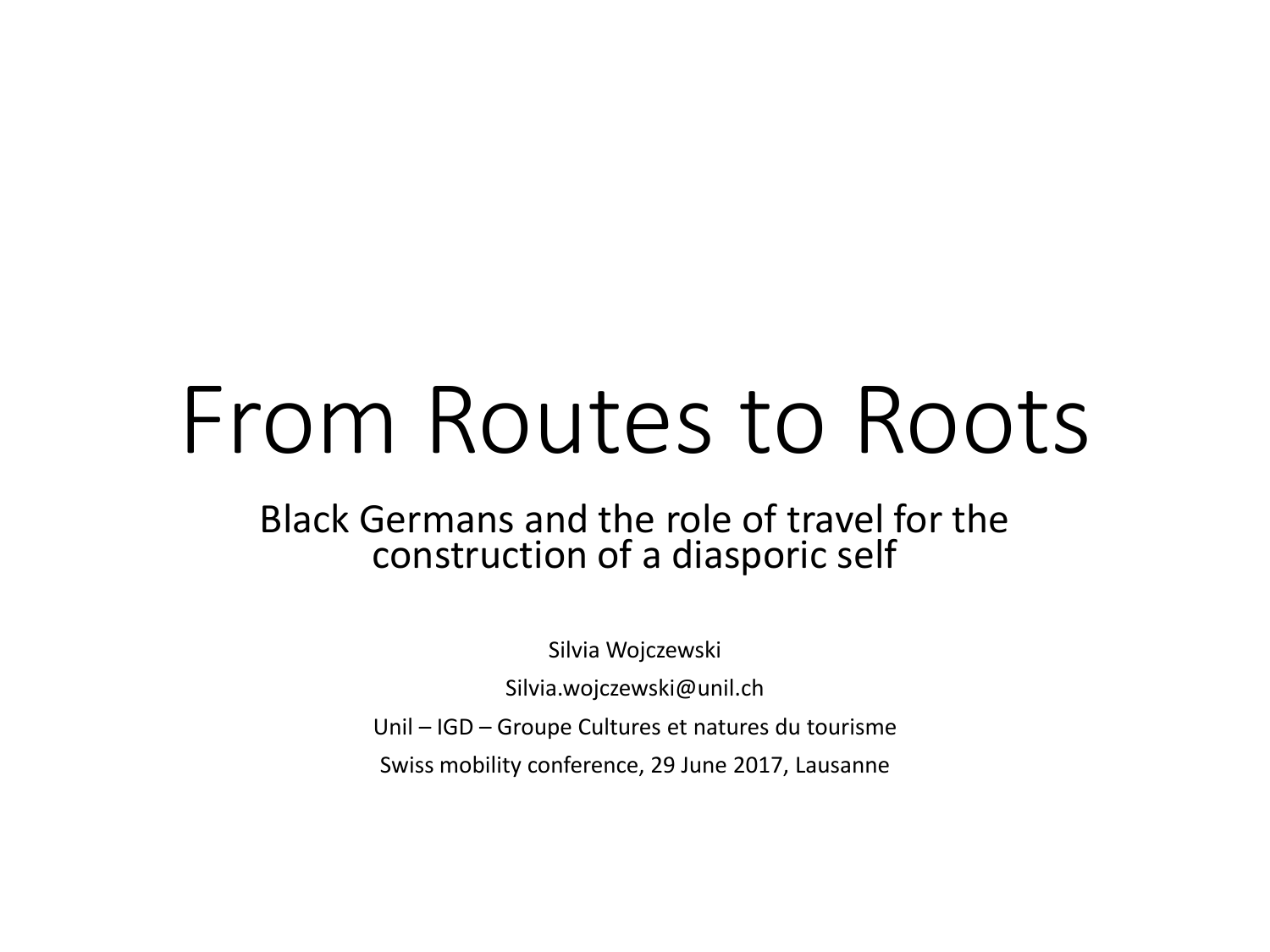#### My coming out as  $Black - Ri$  Cheaton

#### **By Ria Cheatom**

(English translation by Cassandra Ellerbe-Dück)



**ORLANDA** 

In January 1987, a white German girlfriend gave me a copy of the book Farbe Bekennen - Afro-deutsche Frauen auf den Spuren ihrer Geschichte (Showing Our Colors: Afro-German Women Speak Out)[1] From that moment onward, my life was forever changed. What I read in that book turned the past 40 years of my life upside down. I learned that I was not alone as an Afro-German. I read about the diverse life journeys and experiences of other Afro-German women and about our history, one that goes back for generations. The term Afro-Deutsch countered the traditional and discriminatory terminology used by whites. This was the first time in my life that there was an affirming term for Black people in Germany that could self-identify with.

In spite of my experiences of discrimination, marginalization, and

Image Credit: © Dagmar Schultz vicious stereotypes in Germany, my evolution into a self-identified Afro-German woman was strengthened by:

1. reading Black themed literature;

2. my growing contact with other Afro-German women; and

3. my participation in collective initiatives with Black women and men worldwide.

In order to come into my own as an Afro-German woman, it was essential for me to break with a decade old pattern of isolation and to consciously seek and reach out other Afro-German.

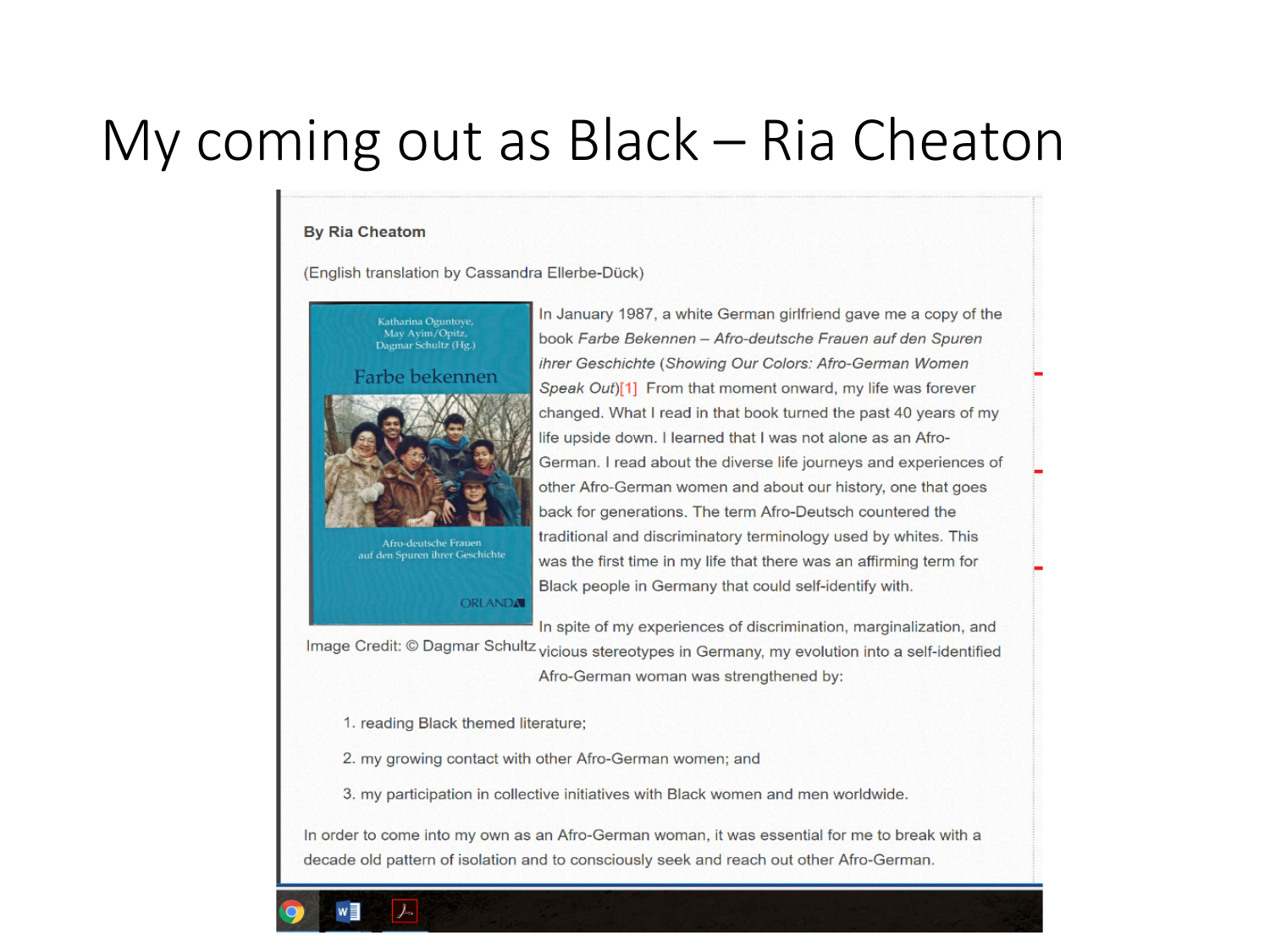#### Anthropology of tourism and identity

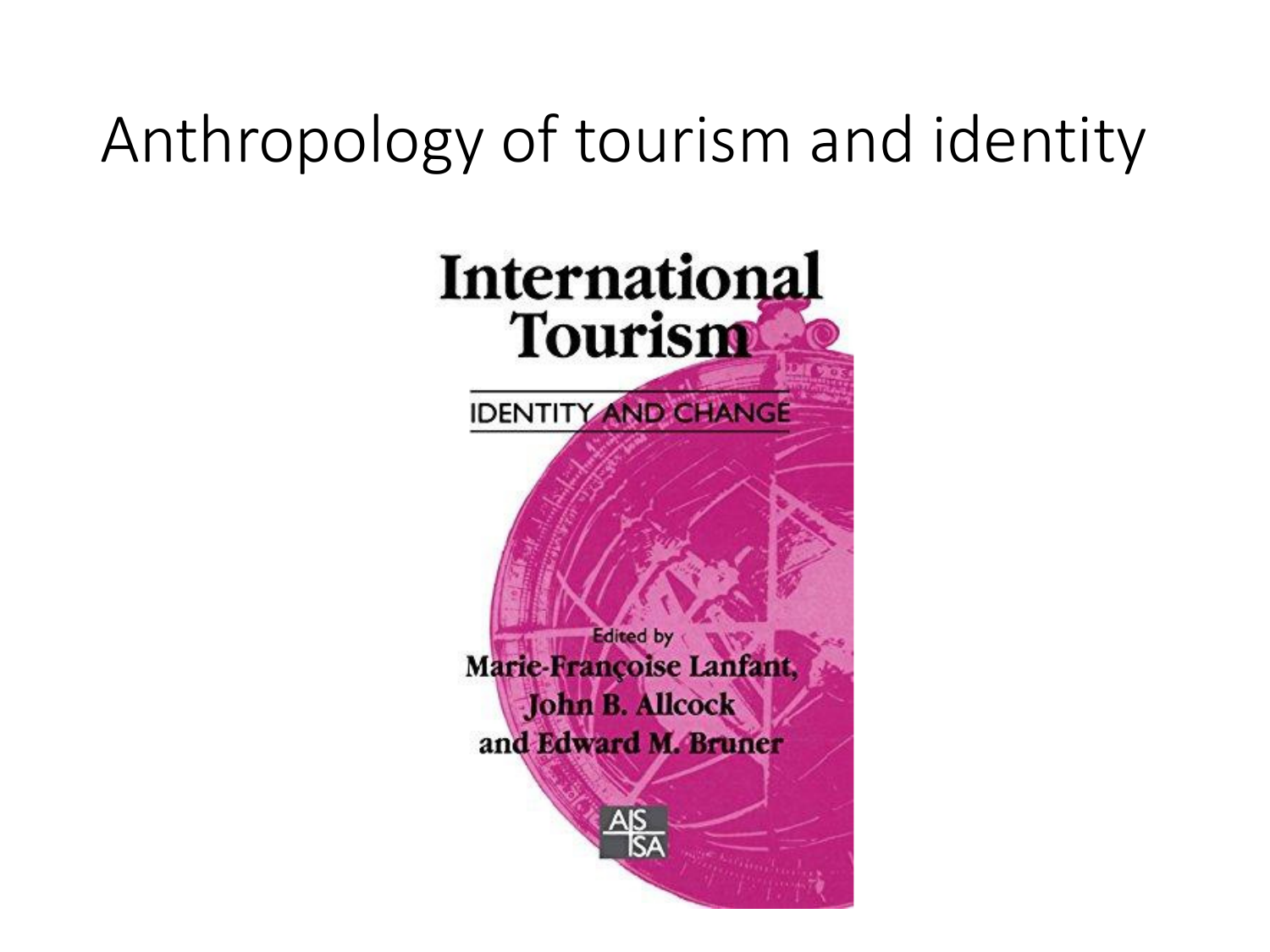#### Anthropology of tourism and identity

"Actually, self-discovery through a complex and sometimes arduous **search for an Absolute Other** is a basic theme of our civilization, a theme supporting an enormous literature: Odysseus, Aeneas, the Diaspora, Chaucer, Christopher Columbus, Pilgrim's Progress, Gulliver, Jules Verne, Western Ethnography, Mao's long march. This theme does not just thread its way through our literature and history. It grows and develops, arriving at a kind of final flowering in modernity." (MacCannell 1999 [1976], p. 5)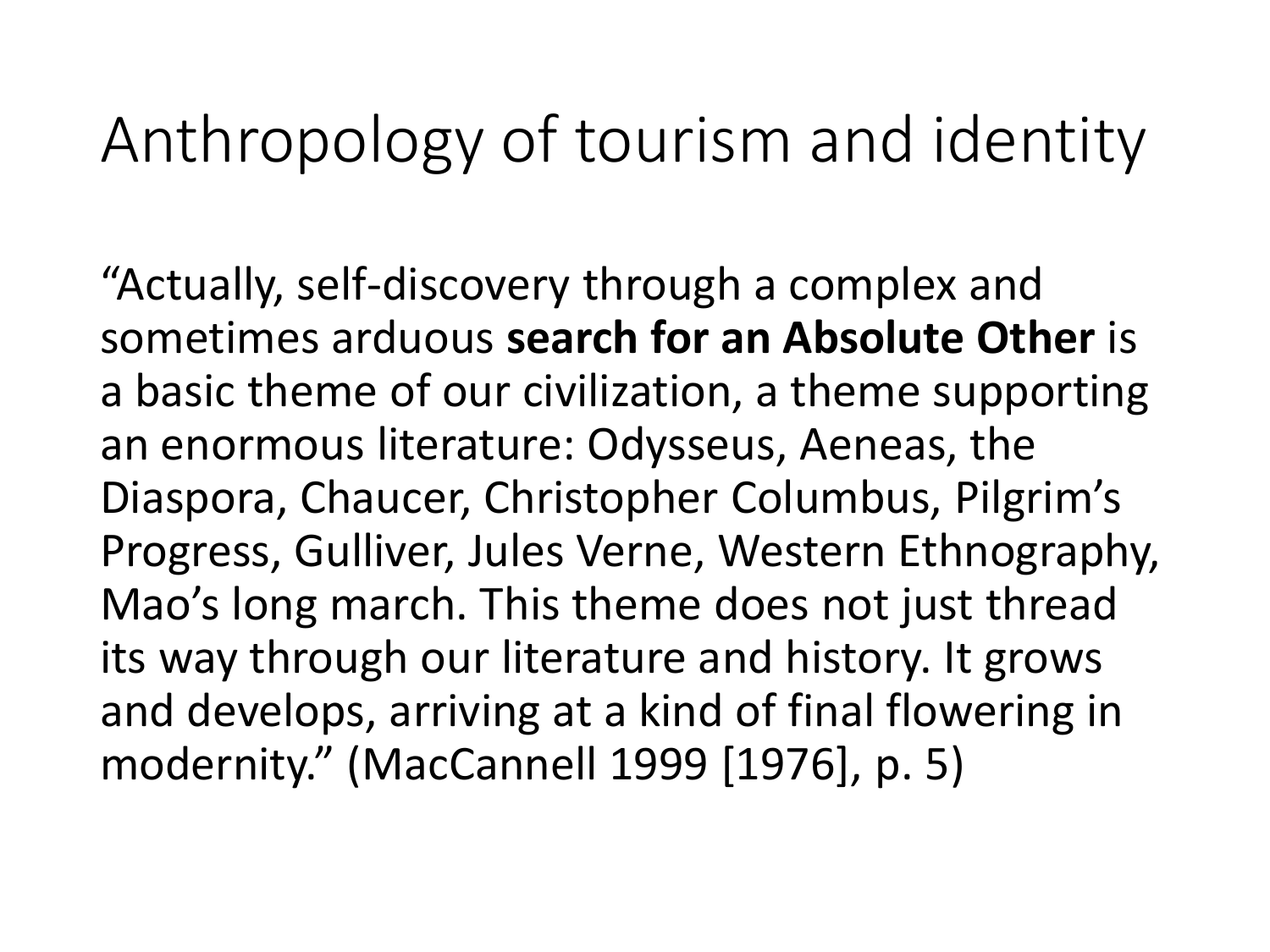#### Roots tourism

In general, roots tourism is defined as a visit to a country conceptualized as "ancestral" insofar as the country is considered an ethnic, cultural or religious origin (Fourcade 2010, Ueda 2009, Wagner 2008).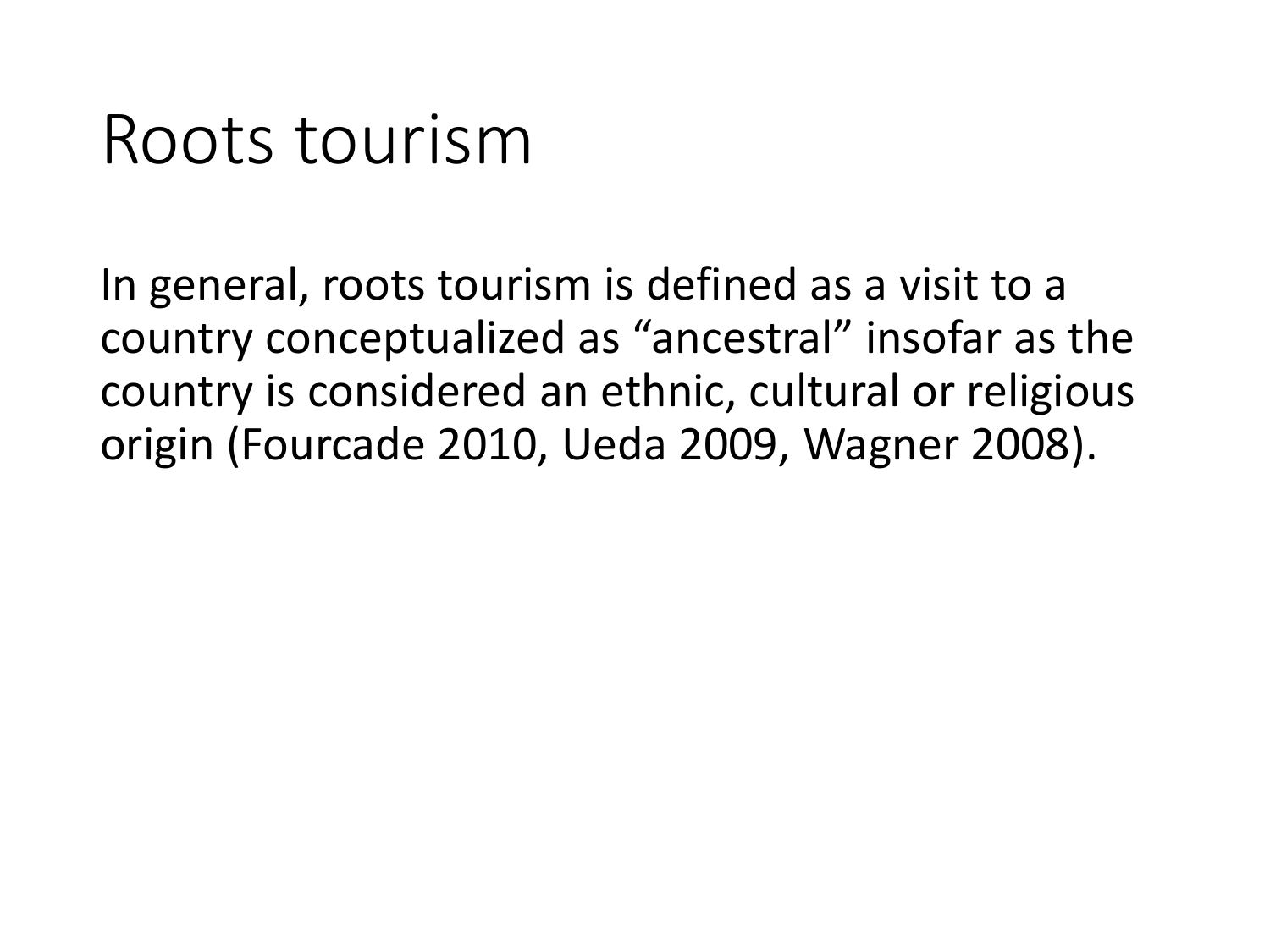#### Black and Afro-German movements



audrelorde-theberlinyears.com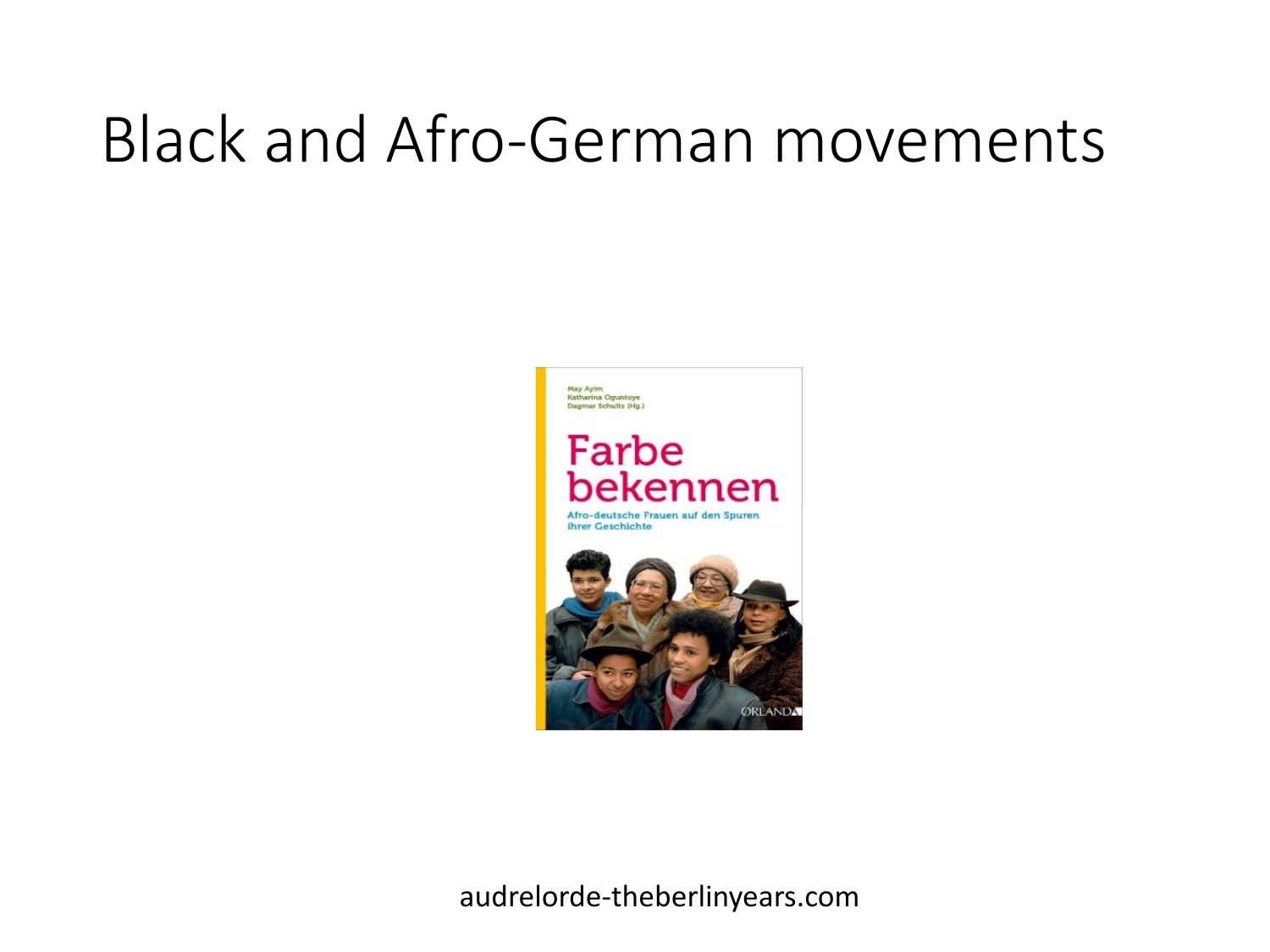## Afro-German travel writings – Ika Hügel Marschall (1998)

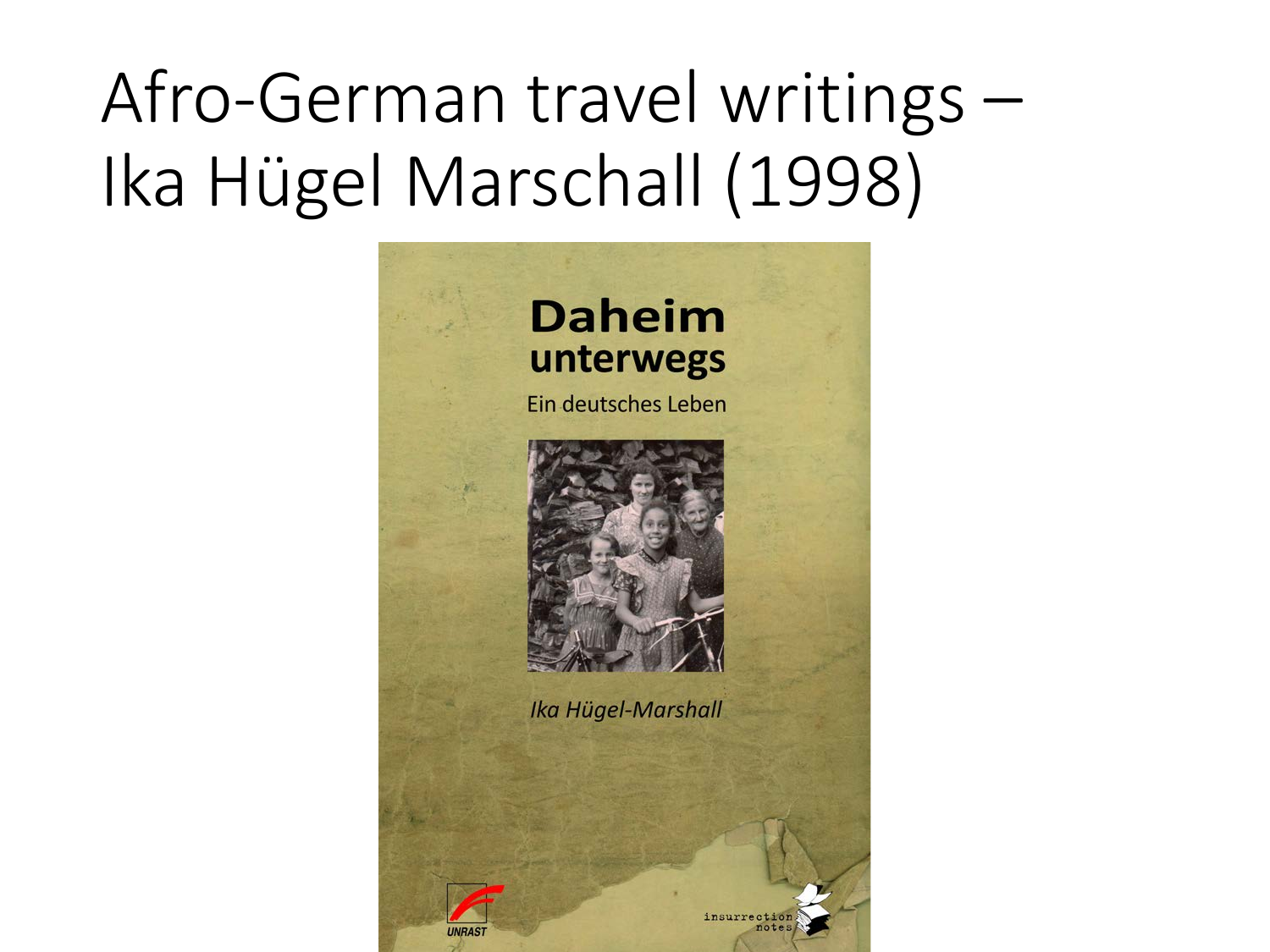## 1) First travel to the US: an unexpected "heritage" tourism

Lonely Planet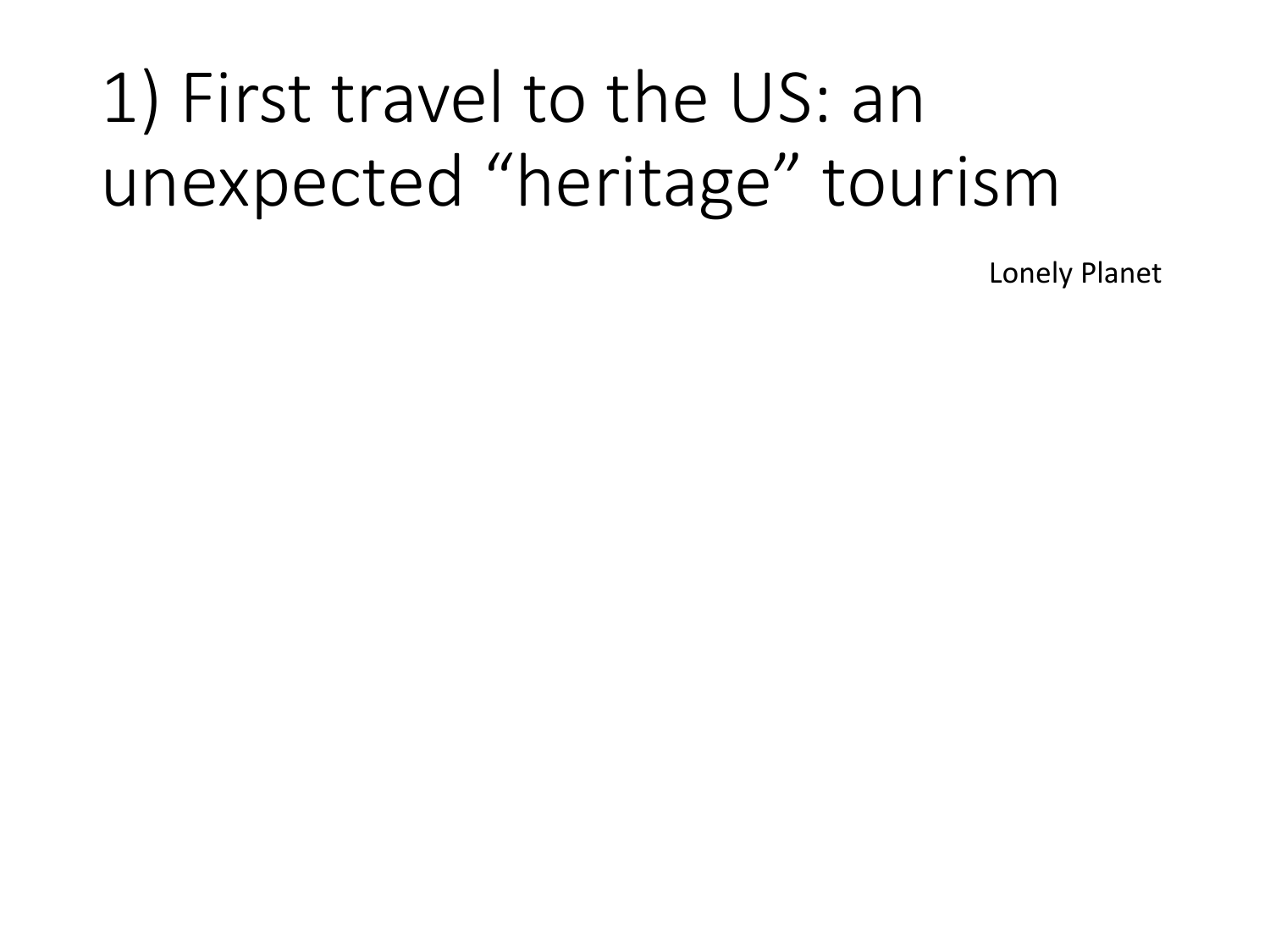## 2) Travel to St.Croix, Caribbean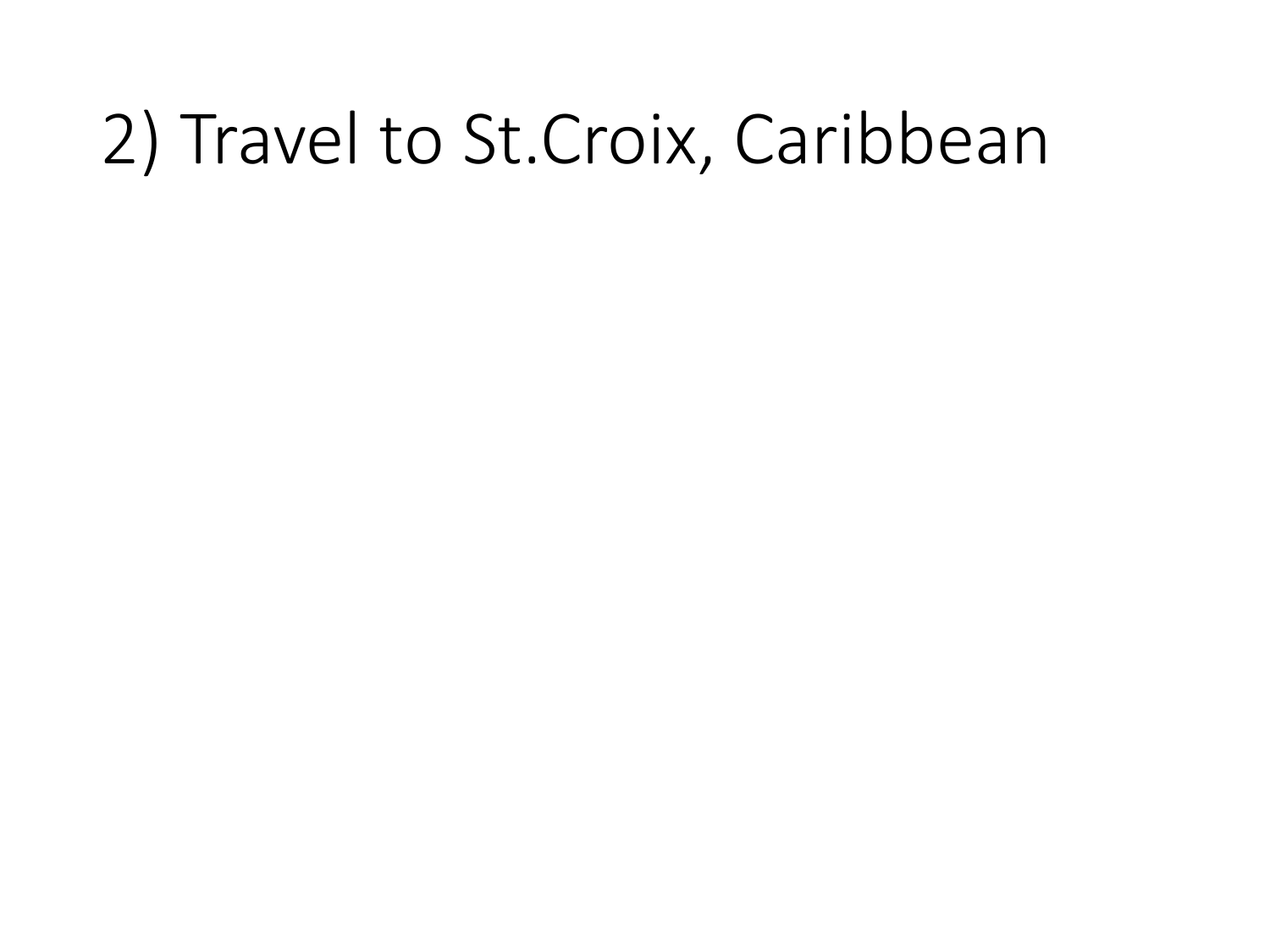## 3. Reunion with biological father in Chicago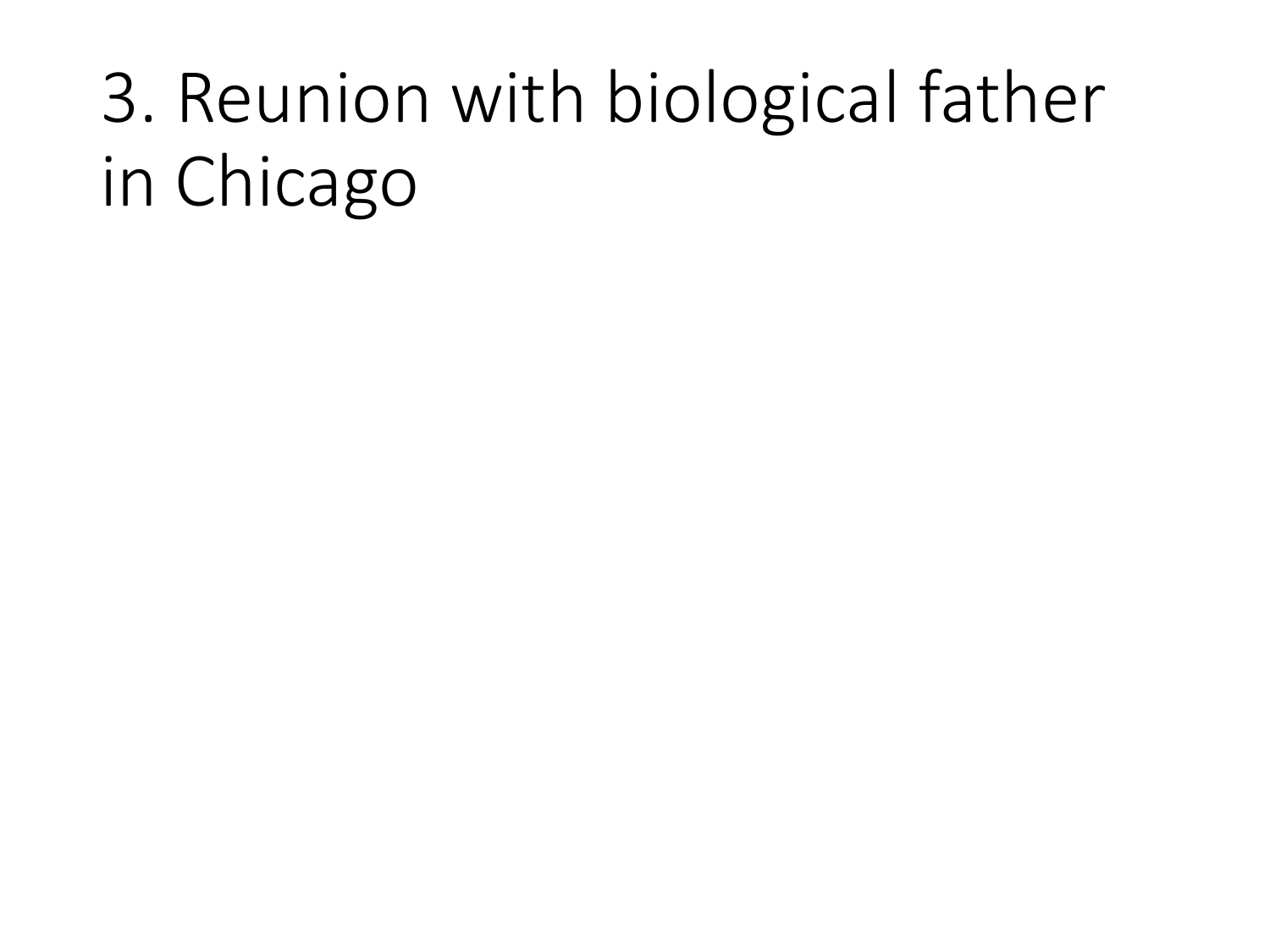## May Ayim

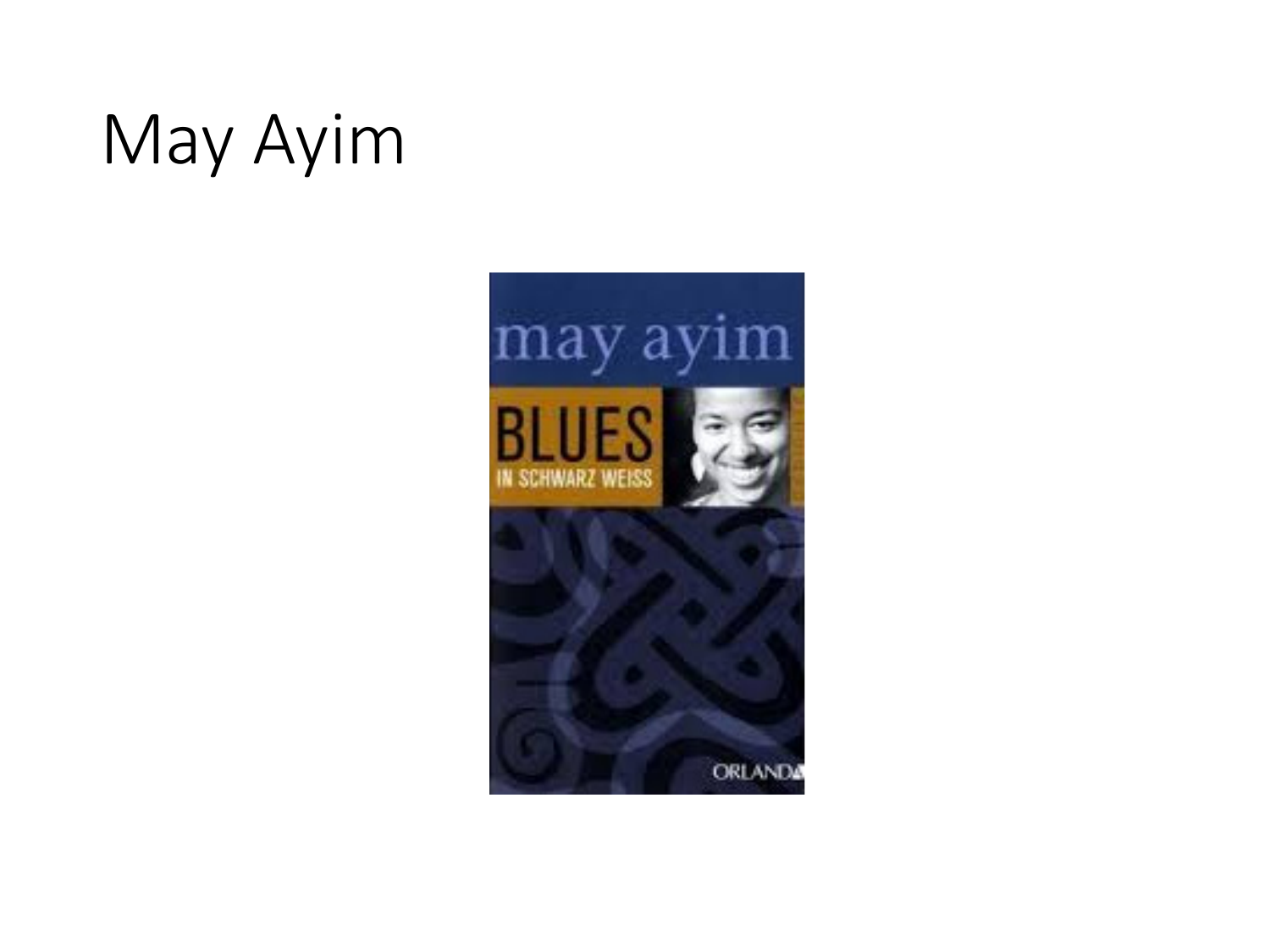## 1) South Africa and the feeling to blend in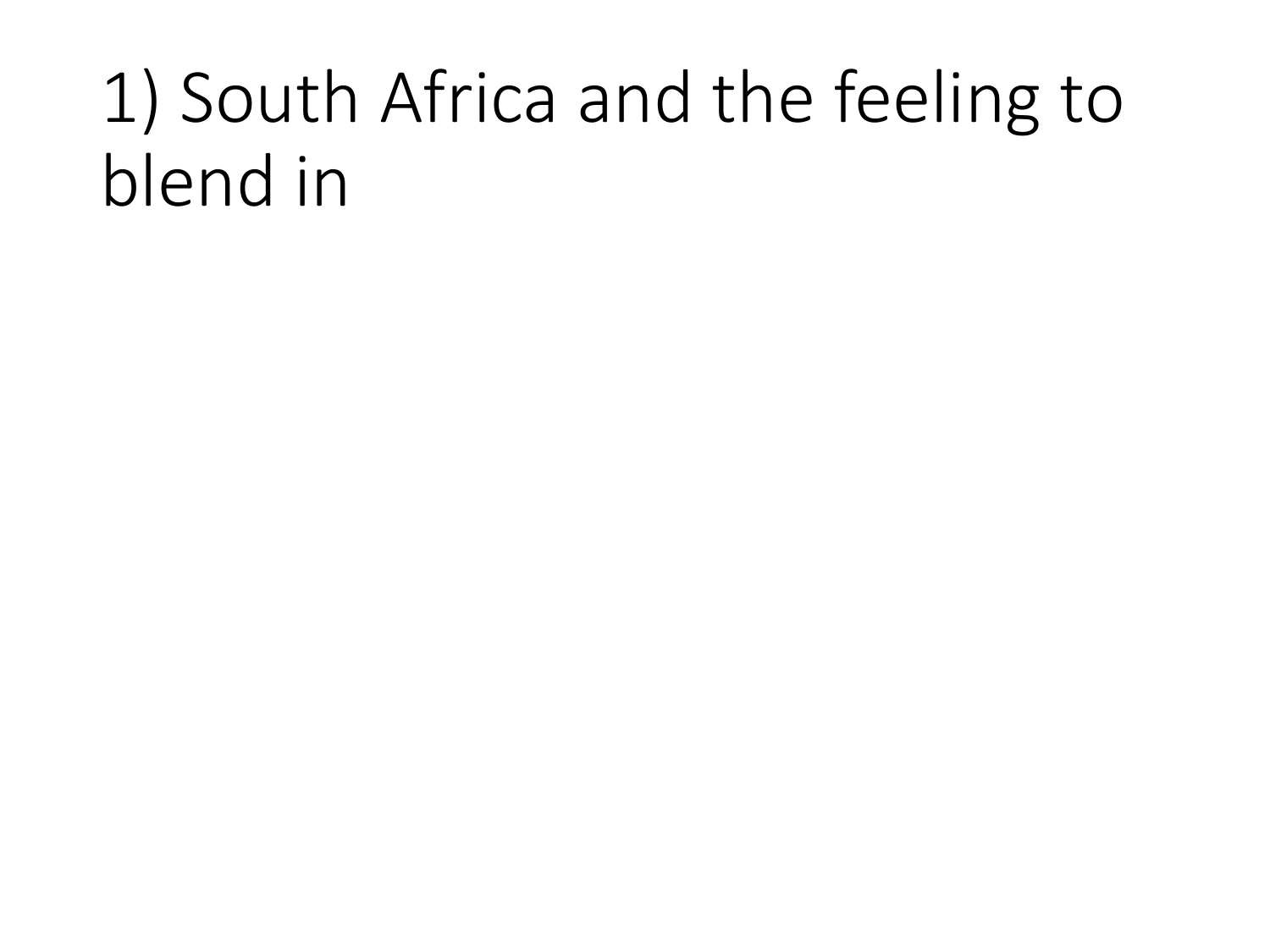#### 2) Ghana as roots tourism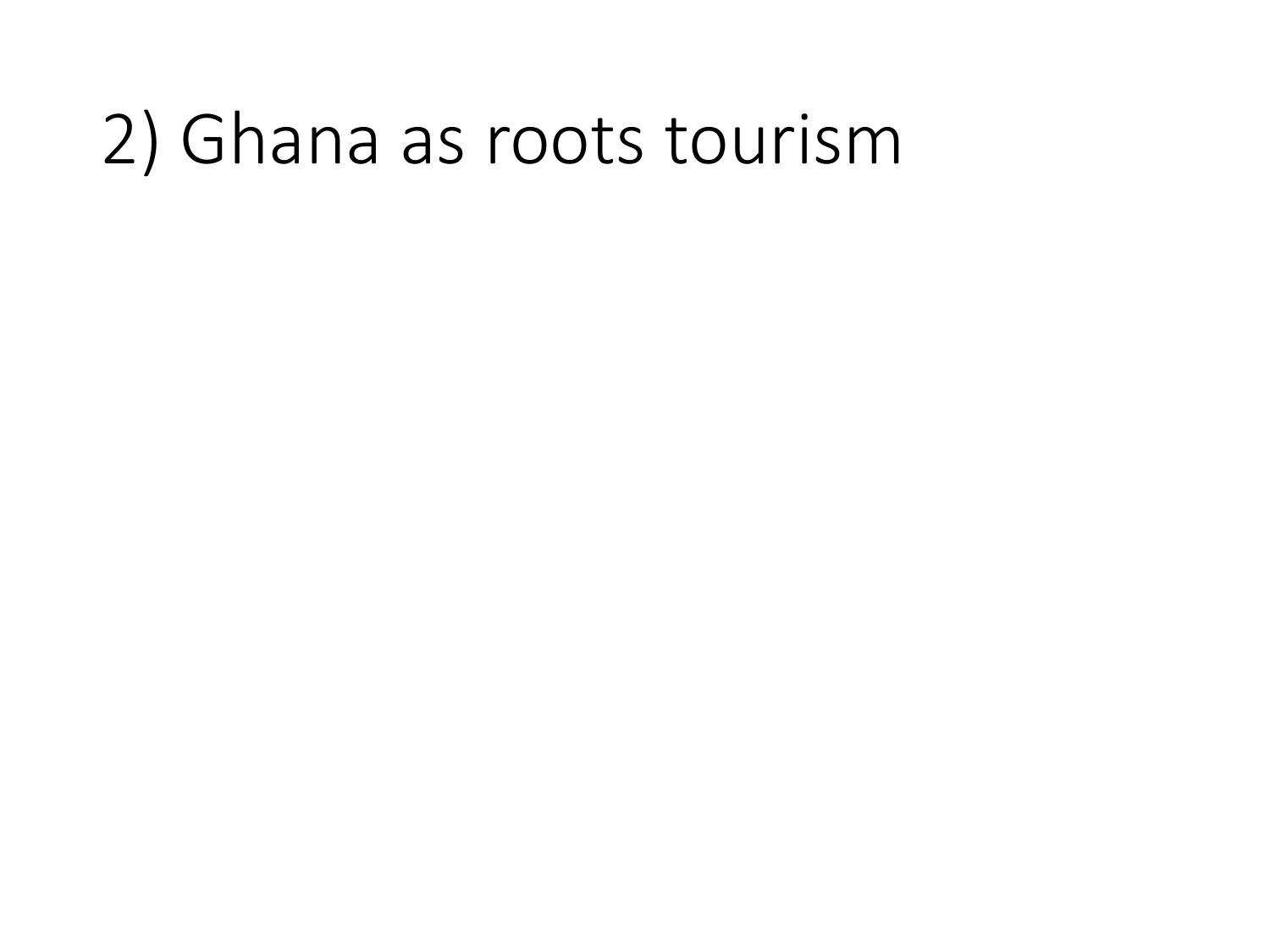### Wayfaring & Being

"Here, sure, lies the essence of **what it means to dwell. It is, literally to be embarked upon a movement along a way of life. The perceiver-producer is thus a wayfarer, and the mode of production is itself a trail blazed or a path followed.** […] To be, I would now say, is not to be in place but to be along paths. The path, and not the place, is the primary condition of being, or rather of becoming. [...] Thus rephrased, my contention is that wayfaring is the fundamental mode by which living beings inhabit the earth. Every such being has, accordingly to be imagined as the line of its own movement."

(Tim Ingold 2011, p. 12)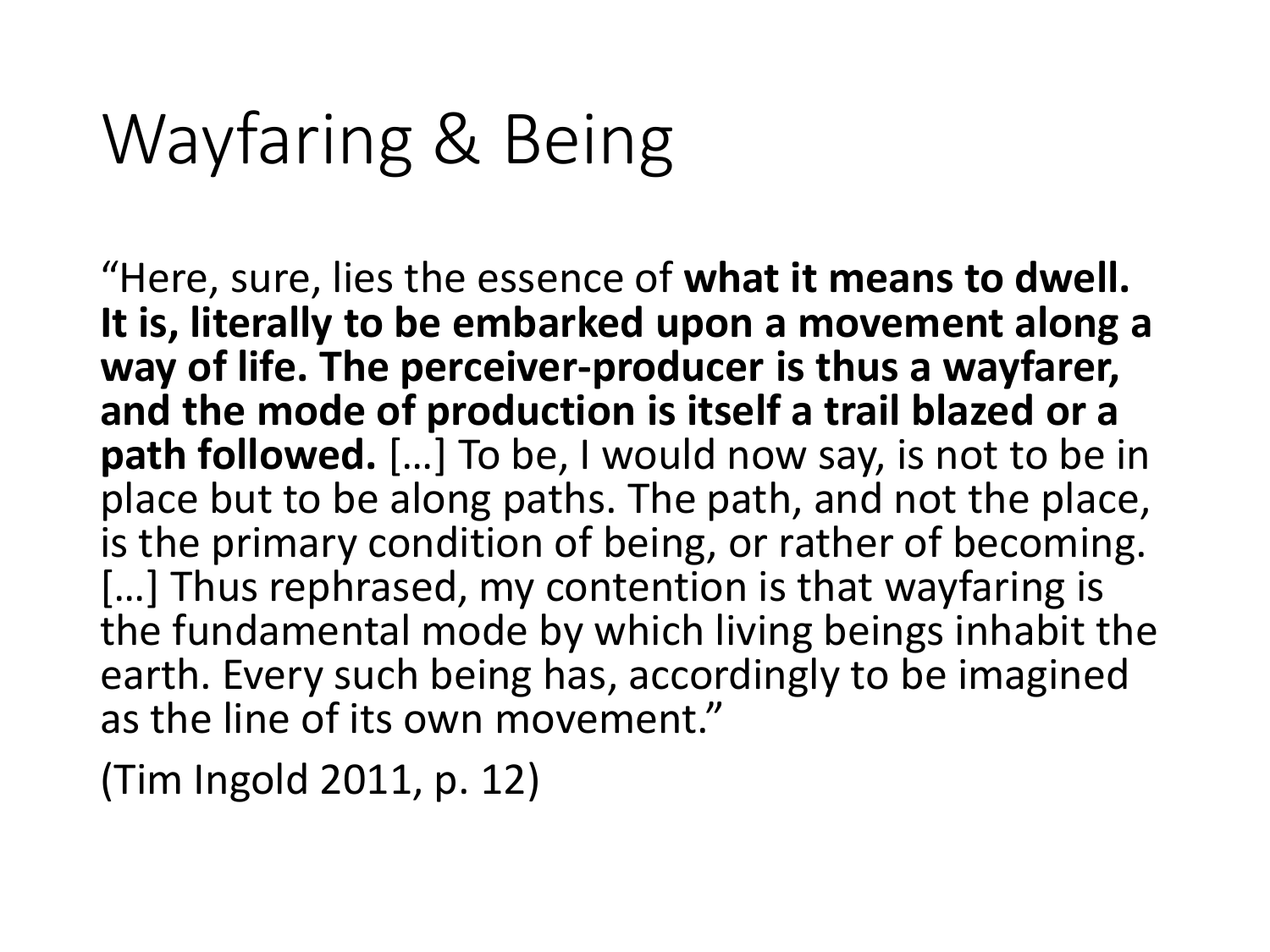## The dialectic between imagination and experience..



#### **UNORTHODOX KIN**

Portuguese Marranos and the Global Search for Belonging

NAOMI LEITE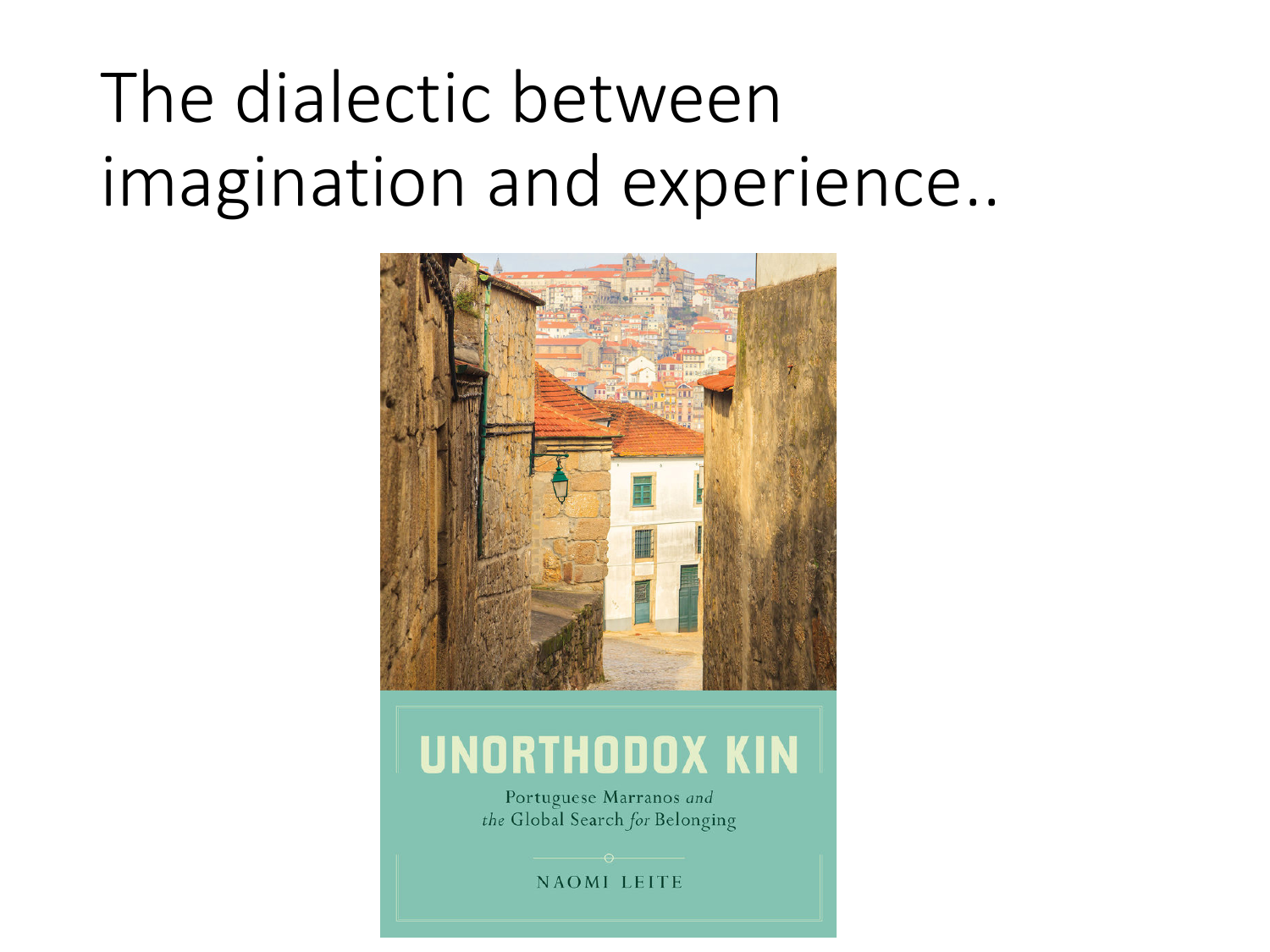#### "Productive miscommunication"?

"To what extent does the lived experience of contact confirm<br>or disrupt participants' imaginings about the people they meet? What factors come into play? These questions extent well beyond the case of Marranos and Jews; they are crucial for understanding the interpersonal and emotional dynamics of tourist-toured interactions when one or more of the parties<br>is seeking a space of human connection, solidarity, or belonging. […] **Diasporic tourists, too, may find their anticipated experience of "homecoming" undermined when local people treat them as foreign vacationers like any others […] rather than as compatriots or kin (Bruner 1996). And yet many such tourists do have the experience they have hoped.**<br>From feminist solidarity tours to individual travelers seeking romance abroad, numerous cases in the anthropological literature reveal a delicate tension between imagination and experience." (Naomi Leite 2017, p. 217)